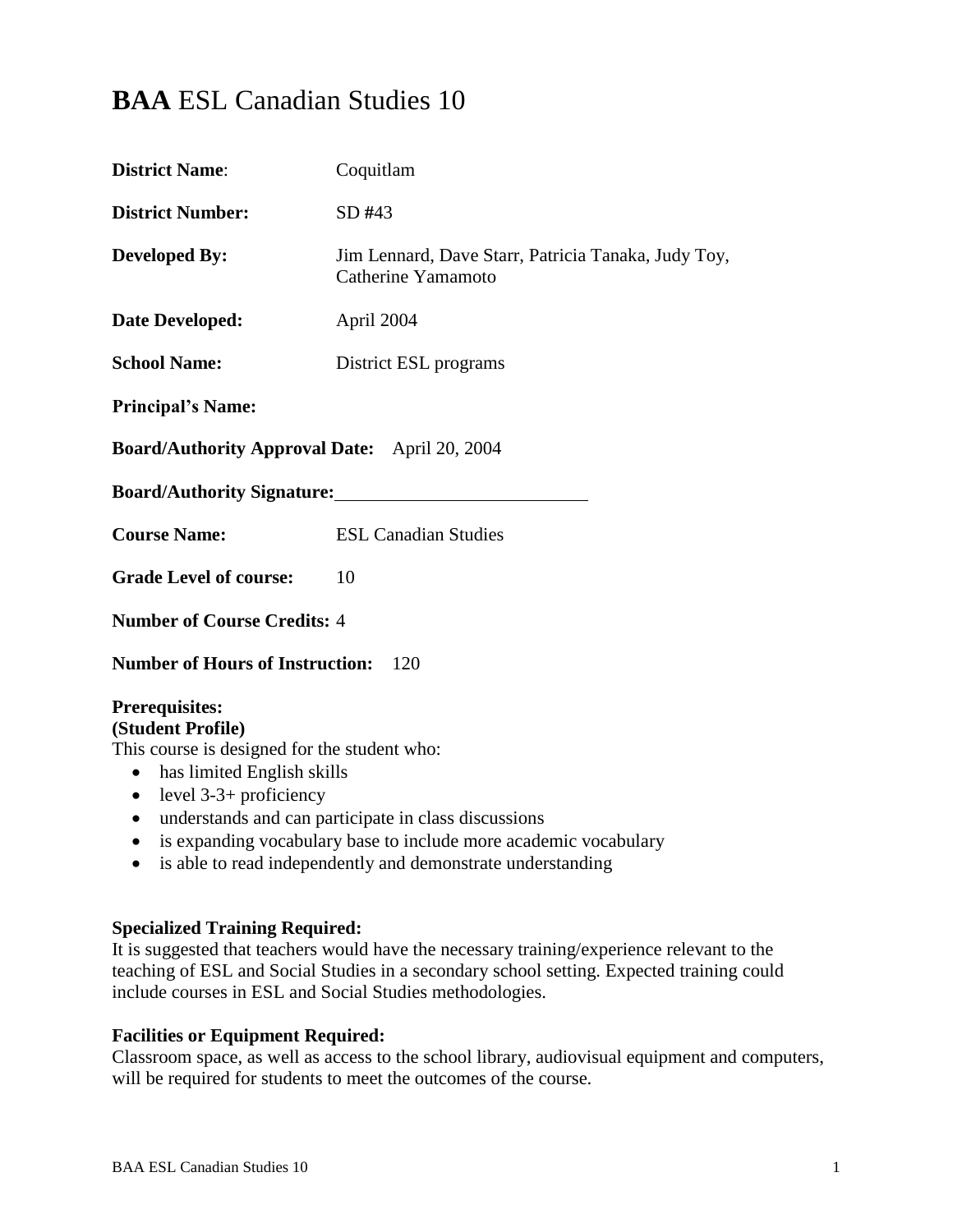### **Course Synopsis:**

While developing their proficiency in English, ESL Canadian Studies 10 acquaints students new to Canada with Canadian geography, history, government, law, culture, customs and current events. In addition, this course allows students to explore Canada's role in the global community. To achieve these goals, a wide variety of strategies will be used to teach students how to access, comprehend and process information and communicate their understanding. Students will develop their skills in reading comprehension as well as speaking and writing descriptively and analytically, to formulate theses, to express their opinions and demonstrate an understanding of concepts in increasingly complex writing. The strategies, concepts, and language skills which will be taught are as important as the content.

#### **Rationale:**

In ESL Canadian Studies 10, all students, regardless of their language and cultural background, will have the opportunity to develop their potential to the fullest. While ESL students have much in common with other students, they have specific needs in two areas: acquiring English language proficiency and a basic knowledge of Canadian culture.

ESL Canadian Studies 10 is not a replacement for other social studies courses. Instead, it provides a foundation on which ESL students can build an interest in, and appreciation of Canadian culture and traditions.

#### **Organizational Structure:**

| <b>Topic</b>   | <b>Title</b>        | <b>Time</b>         |
|----------------|---------------------|---------------------|
| 1              | Our People          | 20%                 |
| $\overline{2}$ | Our Country         | 40%                 |
| 3              | Our World           | 20%                 |
| $\overline{4}$ | <b>Our Province</b> | 20%                 |
|                |                     | 100%<br>(120 hours) |

<sup>\*</sup> This course may be taught concurrently with the B/AA ESL Skills 10 course or in a linear timeline.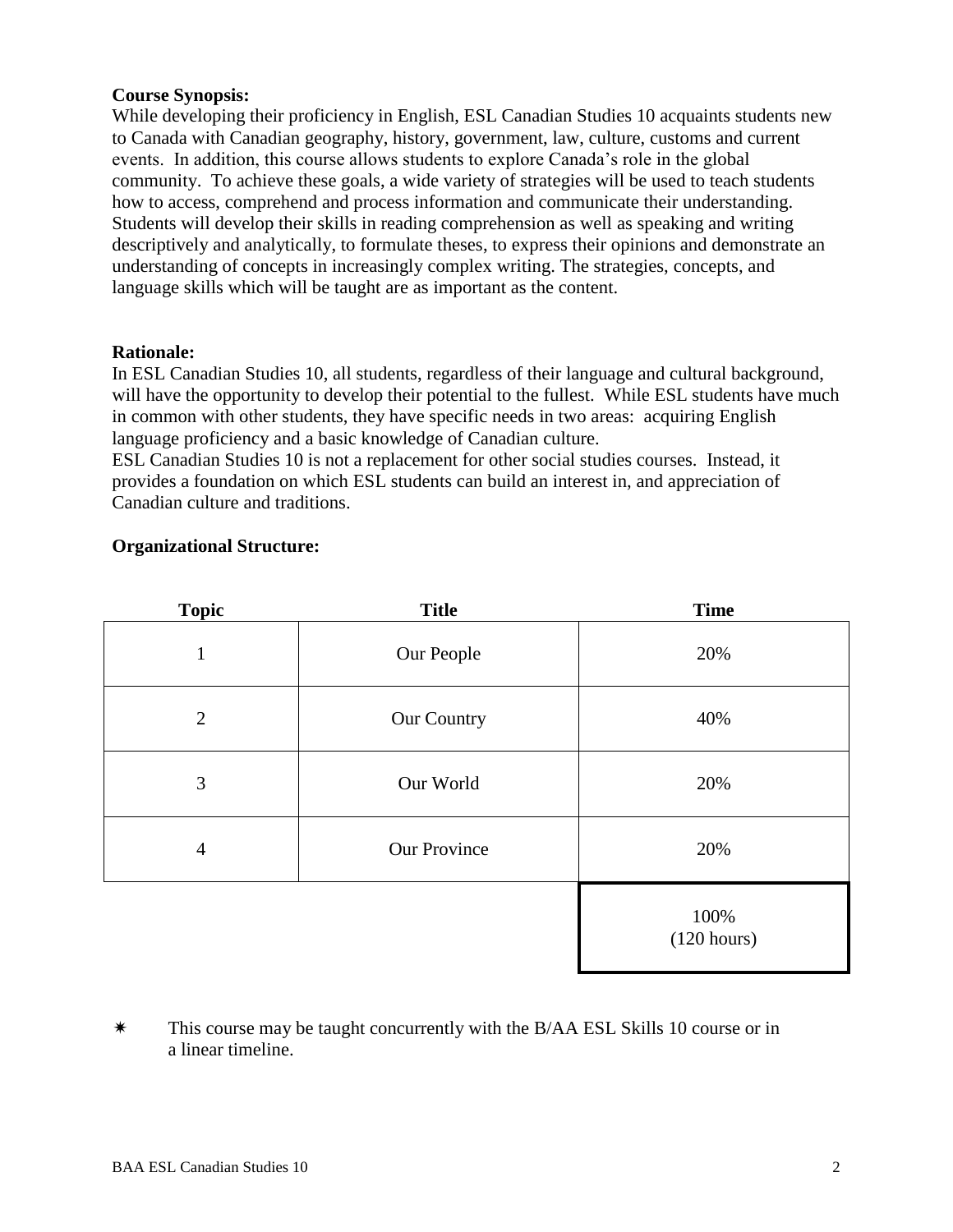## **Topic Descriptions:**

#### **Topic 1: Our People Time: 20%**

Students will become familiar with the history, culture and contributions of the First Nations of Canada. They will explore the consequences of French and English colonization and conflict to the development of Canada.

Students will also undergo a study of more contemporary immigration to Canada from such places as China and India and will explore the importance of multiculturalism to Canada.

Students will learn about important Canadian symbols, heroes, traditions and holidays and will develop an understanding of what it means to 'be a Canadian'.

Students will continue to develop their ESL skills in the four strands of listening, speaking, reading and writing.

#### **Curriculum Organizer - The First Nations of Canada**

*It is expected that students will:*

- identify the first people of Canada
- identify the first people of their country of origin (access prior knowledge)
- recognize the cultures and lifestyles of the different First Nations before contact with Europeans
- assess the interactions between Aboriginal people and European people
- describe contributions made by Aboriginal people to development of Canada

#### **Curriculum Organizer - The Founding Nations**

*It is expected that students will:*

- identify the major French and English explorers and settlers
- describe the different areas of North America in which they settled
- demonstrate an understanding of the roots of conflict between the French and English in Canada
- describe contributions made by the French and British to the development of Canada
- compare the settlement of Canada with their country of origin

#### **Curriculum Organizer - Canada Today**

- define immigration
- recognize countries of origin for immigrants
- define the contributions made by immigrants to the development of Canada
- recognize and define symbols, customs, and traditions
- describe the symbols, customs, and traditions of their country of origin (access prior knowledge)
- identify and describe famous Canadians
- identify famous figures of their country of origin
- use current events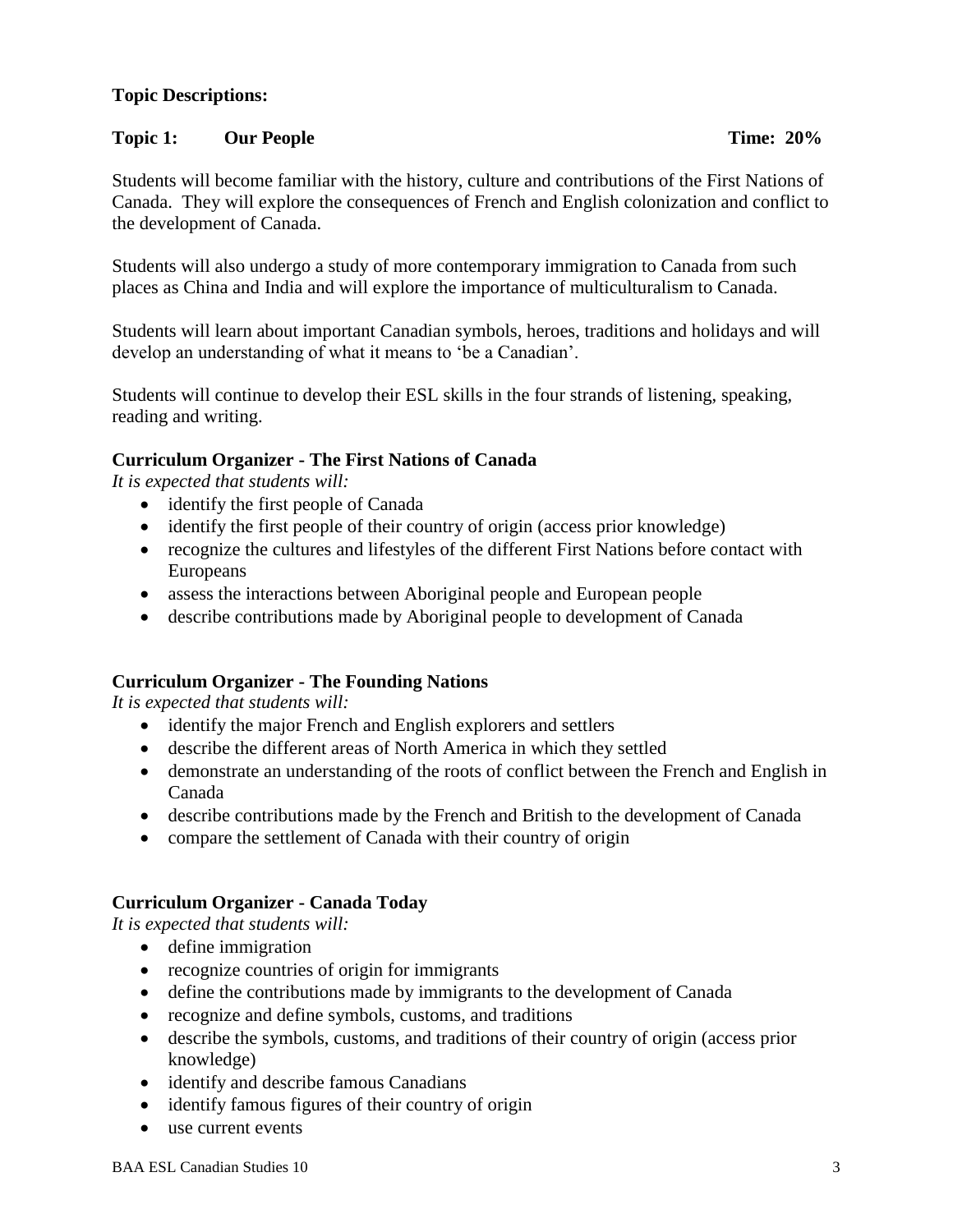• analyze the changing perception of Canadian identity

### **Curriculum Organizer - Language Skills**

*It is expected that students will:*

- define and use new vocabulary in oral and written form
- demonstrate an understanding of new concepts presented in oral and written forms
- increase reading fluency and comprehension
- demonstrate an understanding of the language of description, sequence, comparison and evaluation
- express opinions in oral and written form which may include presentations and debate
- use past tense verbs and complex sentences in oral and written form
- write text in the passive voice
- demonstrate skills in listening for purpose, bias, fact and opinion

#### **Topic 2:** Our Country **Time: 40%**

Students will look at the physical and political geography of Canada. They will study the regions, provinces and major land forms of this country.

Students will also focus on important environmental issues facing Canada today.

This unit will also look at the development of the Canadian system of law and government Students will explore key events in Canadian history from Confederation to the present day. This historical component of the unit is not meant to be linear, but rather a case study approach to major events.

A study of contemporary and important current events and issues will also take place. Students will continue to develop their proficiency in the four strands of listening, speaking, reading and writing.

## **Curriculum Organizer - Geography Basics**

*It is expected that students will:*

- recognize and interpret elements of physical geography
- recognize and interpret elements of political geography
- identify Canadian geographic superlatives (size and population of provinces and cities, largest lakes, longest rivers, etc.)
- identify and describe the political and physical regions of Canada
- identify and discuss major Canadian environmental issues (land use, pollution, over fishing, etc.)
- make comparisons with their country of origin

## **Curriculum Organizer - Law, Government and Citizenship**

- understand the structure of colonial government and the reasons behind Confederation
- identify and describe the three levels of government
- identify and describe the three branches of government
- compare Canadian government with the government of their country of origin
- demonstrate an understanding of the origins of civil, criminal law and use
- discuss the importance of the Constitution of Canada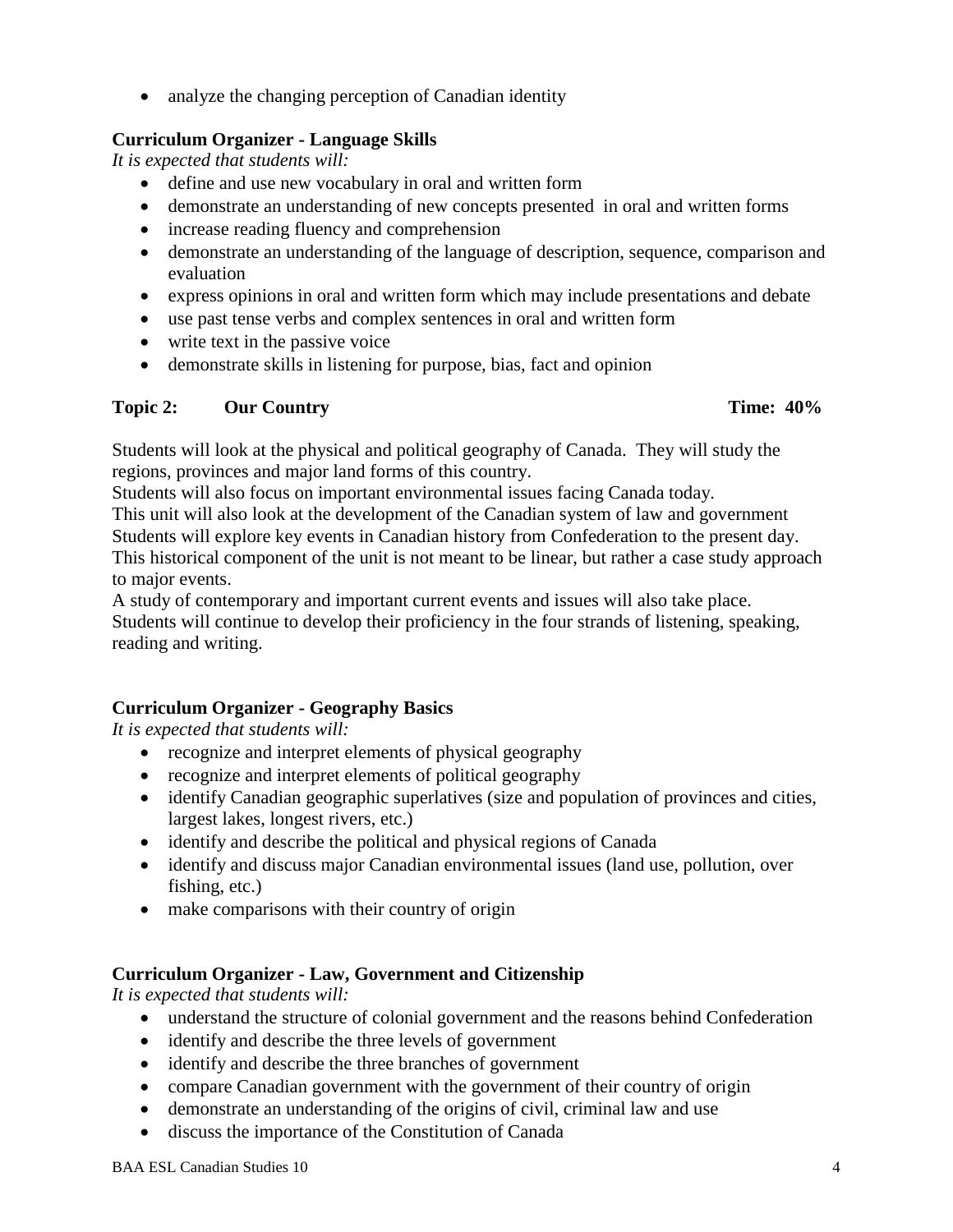- demonstrate an understanding of active citizenship
- define/describe the responsibilities of citizenship
- describe the importance of the Charter of Rights

#### **Curriculum Organizer - Historical Highlights 1867 - present**

*It is expected that students will:*

- demonstrate an understanding of key historical events in Canadian history such as:
	- Confederation
	- Louis Riel
	- RCMP
	- railways
	- World War I
	- Depression Years
	- World War II
	- FLO
	- current events and issues
	- identify and describe some key historical figures or events from their country of origin.

## **Curriculum Organizer - Language Skills**

*It is expected that students will:*

- demonstrate an understanding of key vocabulary and concepts presented in oral and written forms
- demonstrate comprehension of increasingly diverse and difficult text materials
- demonstrate listening for bias, fact, opinion, and purpose
- express opinions in oral and written form
- use a wider variety of verb tenses correctly
- use a variety of sentence structures incorporating new vocabulary in oral and written form with increased correctness
- use the language of comparison, sequence, description in oral and written forms

## **Topic 3: Our World Time: 20%**

Students will continue their study of political and physical geography with more of a global focus. They will examine continents, countries and regions of the world.

Students will explore Canada's position in a global society and will study major world organizations, such as the UN, NATO, and NAFTA. Students will become aware of the concepts and consequences of globalization. Students will also explore key global current events and issues.

Students will continue to develop their proficiency in reading comprehension and oral and written language using increasingly complex vocabulary and structures.

## **Curriculum Organizer - World Physical and Political Geography**

*It is expected that students will:*

demonstrate an understanding of world political and physical geography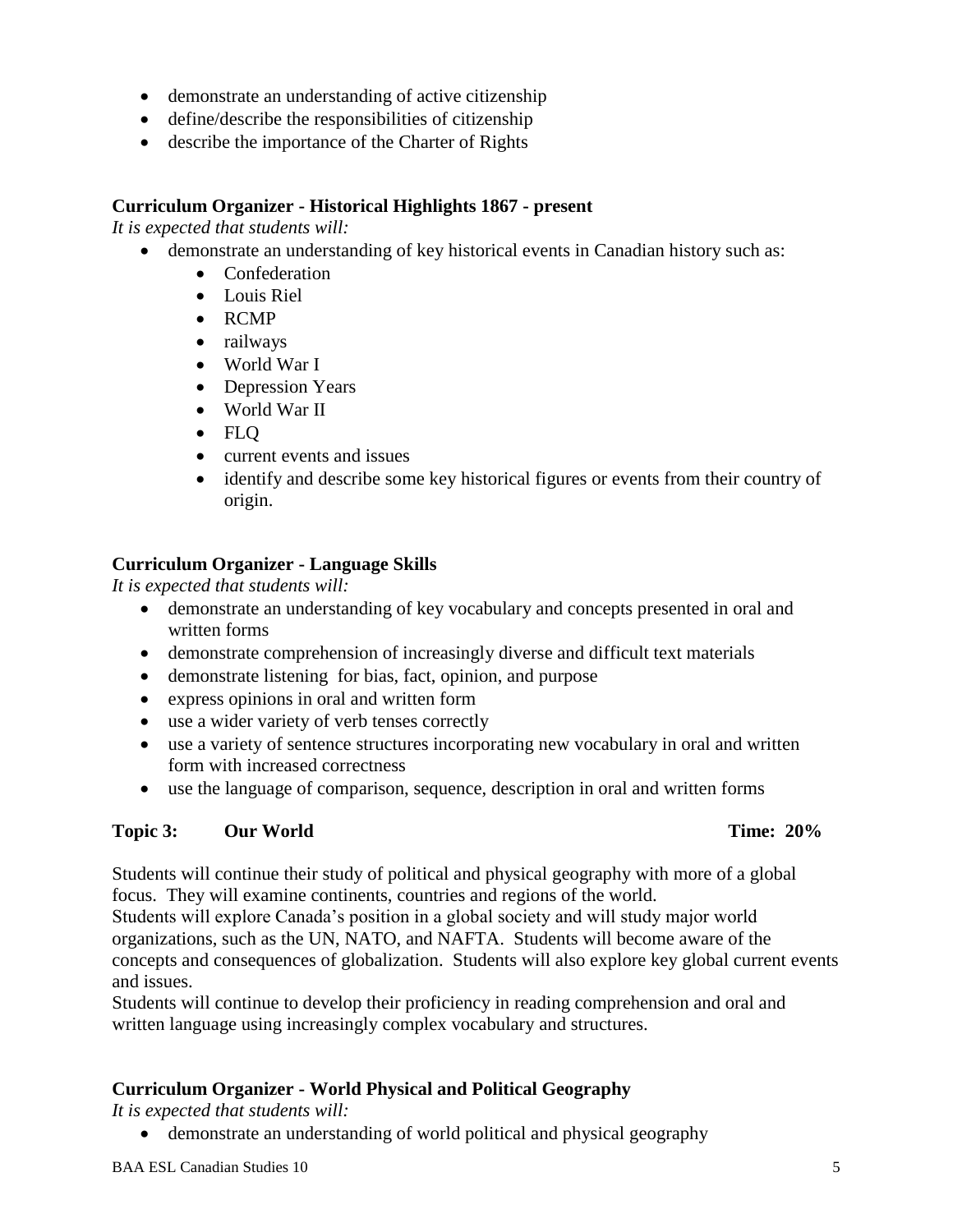- environmentalism (Kyoto Accord)
	- RCMP

 $\bullet$  terrorism

- globalization
- political corruption

#### **Curriculum Organizer - Language Skills**

*It is expected that students will:*

 demonstrate an understanding of new vocabulary and concepts presented in a variety of oral and written forms

demonstrate an understanding of important current events and issues and how they relate

- use increasingly complex language structures and specialized vocabulary correctly in speaking and writing
- express opinions in oral and written form with increased clarity
- demonstrate an understanding of text book structure
- present logical arguments and write persuasively
- use the language of comparison, analysis, description with increased proficiency

#### **Topic 4: Our Province Time: 20%**

The final unit will bring the focus of study closer to home. Students will apply their geographic skills to a study of the Province of British Columbia. Students will explore the structure and role of both provincial and municipal governments and will analyze the role these governments play.

Students will learn about major historical events in the province and will also study the major industries that form the basis of BC's economy. Students will continue with their analysis of current events but this time focus on issues important to BC.

Students will continue to develop their proficiency in comprehending and using increasingly complex oral and written language.

## **Curriculum Organizer - Trade and International Relationships**

identify and define continents, oceans and major landforms

*It is expected that students will:*

- demonstrate an understanding of the international organizations and alliances that link Canada to the world, such as:
	- United Nations

• identify countries and major cities

- NATO
- NAFTA
- Pacific Rim

**Curriculum Organizer - Current Events/Issues**

- GATT
- $\bullet$  G8

*It is expected that students will:*

to Canada, such as: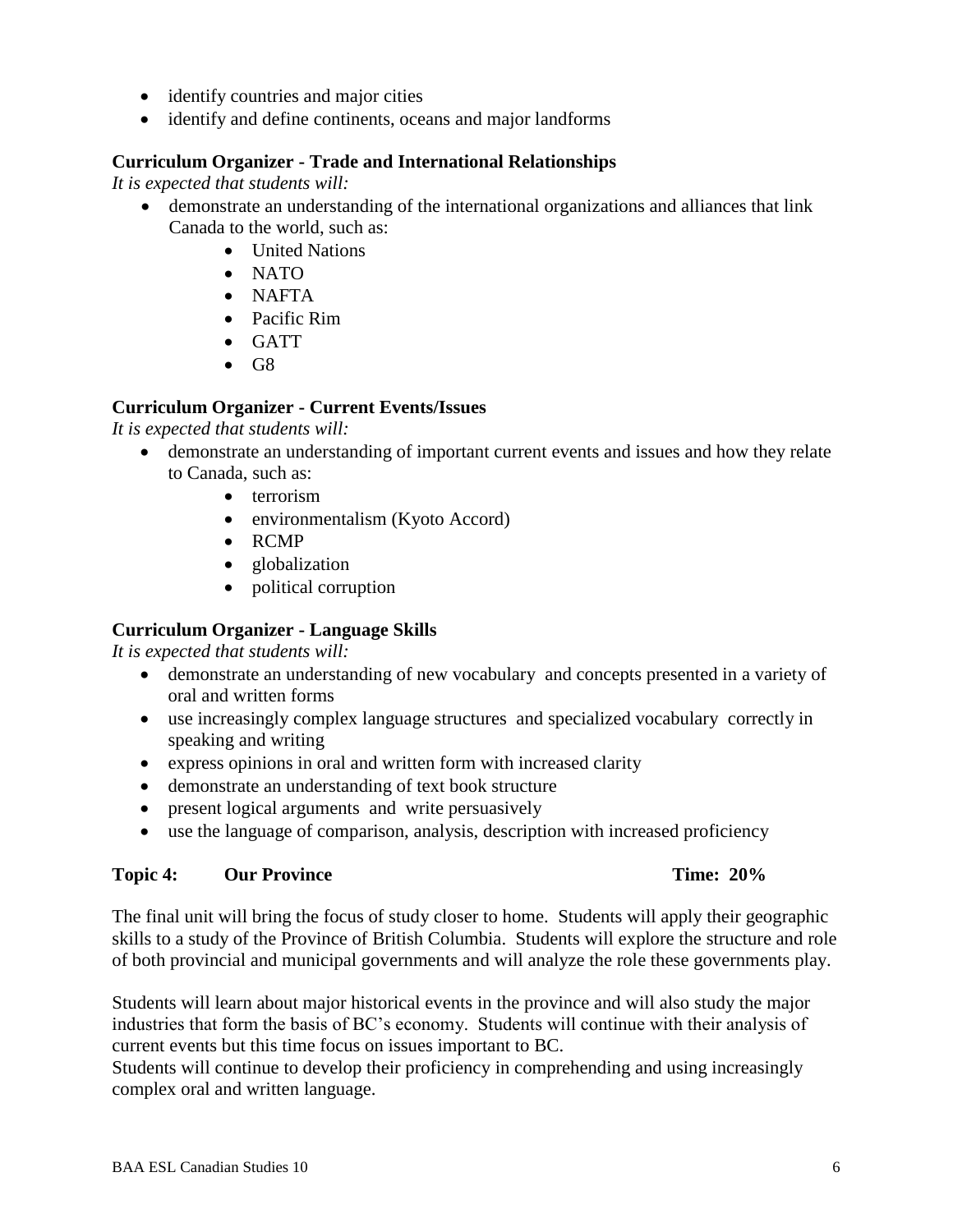### **Curriculum Organizer - Political and Physical Geography of BC**

*It is expected that students will:*

- demonstrate an understanding of the different regions of BC
- identify the major economic activities of BC
- recognize the major towns and cities of BC
- make comparisons with their first country

#### **Curriculum Organizer - Provincial Government Structures**

*It is expected that students will:*

- demonstrate an understanding of the structure of provincial government
- demonstrate an understanding of the political parties of BC
- identify and describe the government services
- identify important political figures in BC
- make comparisons with prior country of residence

#### **Curriculum Organizer - Municipal Government**

*It is expected that students will:*

- demonstrate an understanding of the geography of their current city
- identify and discuss the mayor and council of their current city
- identify and analyze problems and challenges in their current city, such as urban sprawl, transportation issues, crime)
- identify and describe services and events in their current city

## **Curriculum Organizer - Historical Snapshots and Case Studies**

*It is expected that students will:*

- demonstrate an understanding of key historical events in BC history, such as:
	- the head tax on Chinese immigrants
	- the internment of Japanese Canadians
	- the Gold Rush
	- the fur trade
	- $\bullet$  the Olympic bid
	- union activism

## **Curriculum Organizer - Language Skills**

- demonstrate an increased ability to read with fluency and comprehension in a wide variety of written materials
- use new vocabulary correctly in a variety of forms in oral and written language
- use appropriate genre to express ideas
- use more complex language structures correctly
- demonstrate listening for purpose, bias, fact, and opinion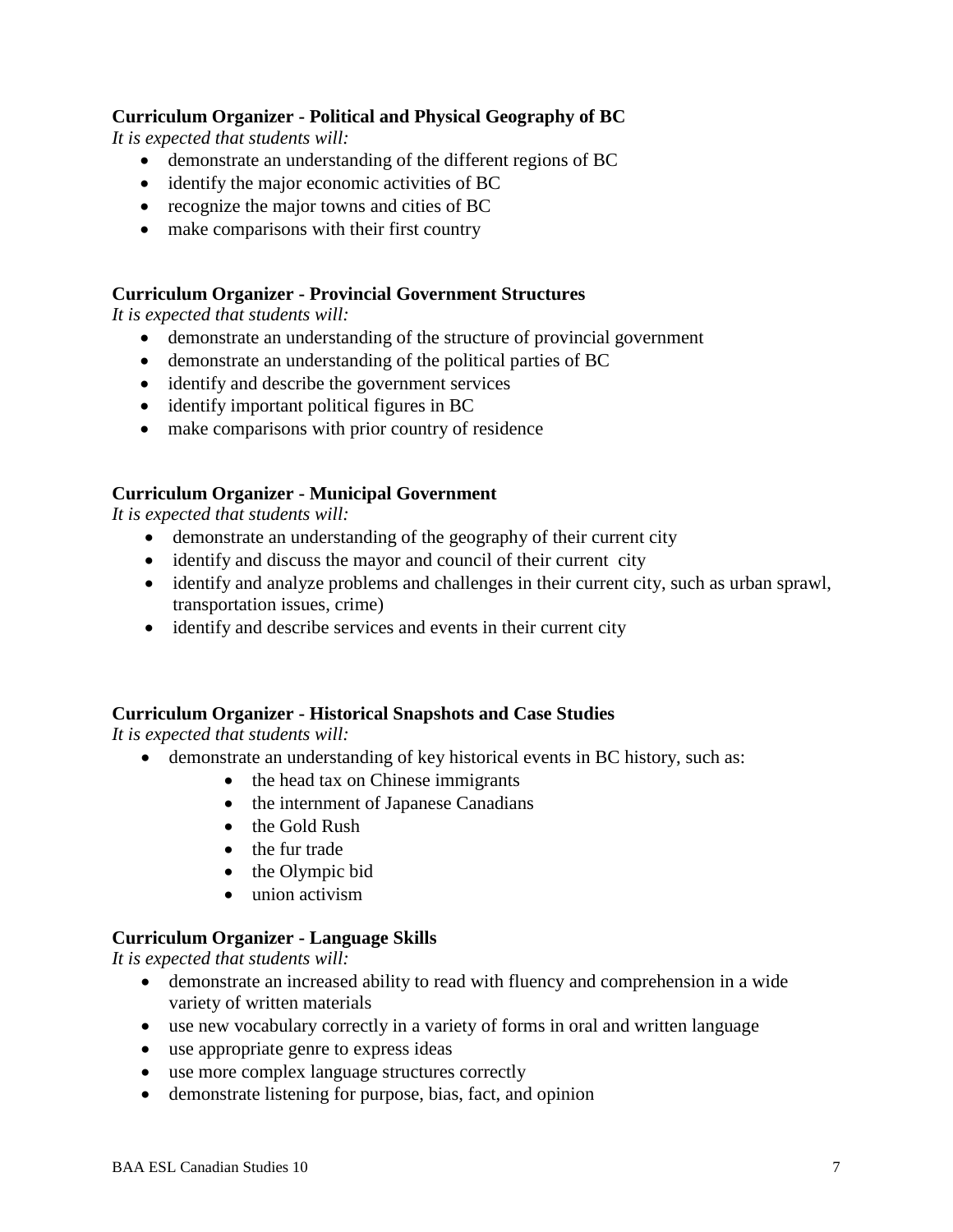### **Embedded in all the Topics are the** *Applied Skills* **of:**

#### **Researching**

*It is expected that students will:* 

- use the library
- access, analyze, evaluate and compare source materials
- note-take from sources
- prioritize information
- filter information
- access and evaluate internet sources
- develop and access strategies to eliminate plagiarism

#### **Comprehending, Interpreting and Recording**

*It is expected that students will:* 

- interpret maps and legends
- interpret charts, tables and graphs
- interpret visual sources (videos, photographs, cartoons, diagrams)
- identify main ideas and supporting details
- identify point of view, bias, fact vs. opinion
- understand and apply social studies terminology
- use a variety of reading strategies
- paraphrase and summarize readings
- make inferences
- interpret, record and apply instructions
- note-take from lectures/presentations
- maintain accurate records and organize notes
- use dictionaries and other reference materials to develop broader vocabulary

## **Communicating**

- apply the writing process: drafting, revision, proofreading
- recognize and write thesis statements
- organize ideas into an essay format
- elicit information and ask assistance
- participate effectively in class discussions
- use interviewing skills
- use group work skills
- read aloud with clarity and confidence
- present information through public speaking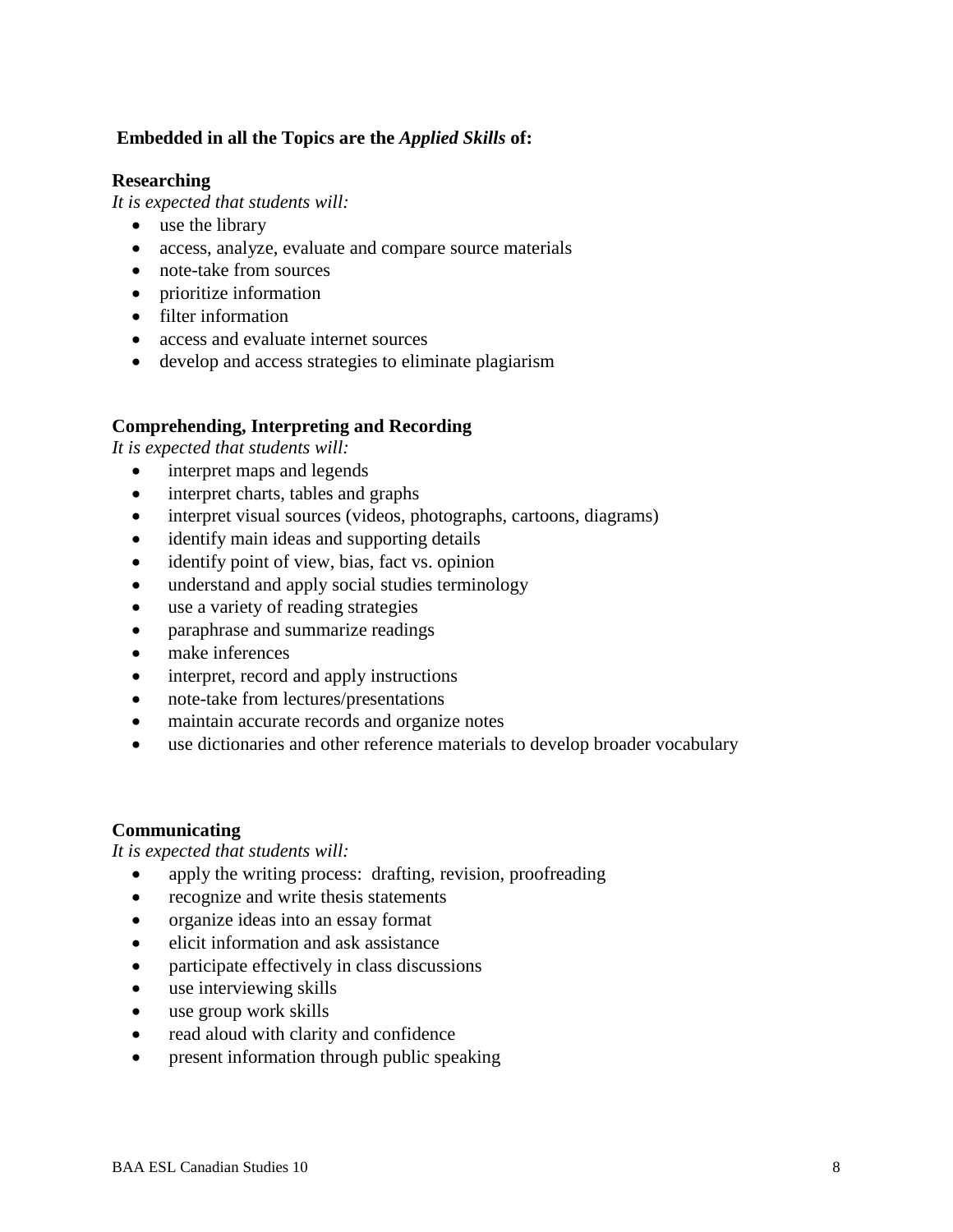#### **Instructional Component**

It is expected that the teacher will use a variety of strategies and resources such as:

- direct instruction
- indirect instruction
- interactive instruction
- brainstorming
- group work
- role play and simulations
- independent instruction
- modeling
- audiovisual resources
- research projects
- demonstrations/presentations by students
- field trips
- observations
- Internet

#### **Assessment Component**

Assessment is done on an ongoing basis and includes teacher and student assessment of:

- the student's ability to access and process information
- the student's communicative competence in the areas of reading, writing, speaking and listening
- the student's progress in the use of increasingly specialized vocabulary
- the student's mastery of the topic content
- the student's ability to express more complex and sophisticated ideas in reports or essays during the term
- the student's adaptation to those aspects of Canadian methodology and curriculum that differ from those of the student's previous educational experiences

Oral and written language knowledge are measured in reference to Coquitlam Language Matrices**. (ESL Descriptors for Instructional and Assessment Practices 1999)**

#### **Assessment Methods**

- Effective formative assessment via:
	- o Clearly articulated and understood learning intentions and success criteria
	- o Questions posed by students, peers and teachers to move learning forward Discussions and dialogue
	- o Feedback that is timely, clear and involves a plan
	- o Students are resources for themselves and others peer and self-assessment
	- o Student ownership

Formative assessment used to adapt learning experiences and inquiry plans on an on-going basis to meet specific learning goals.

Development, awareness and action, based upon metacognition intended to lead to learner independence and self-coaching.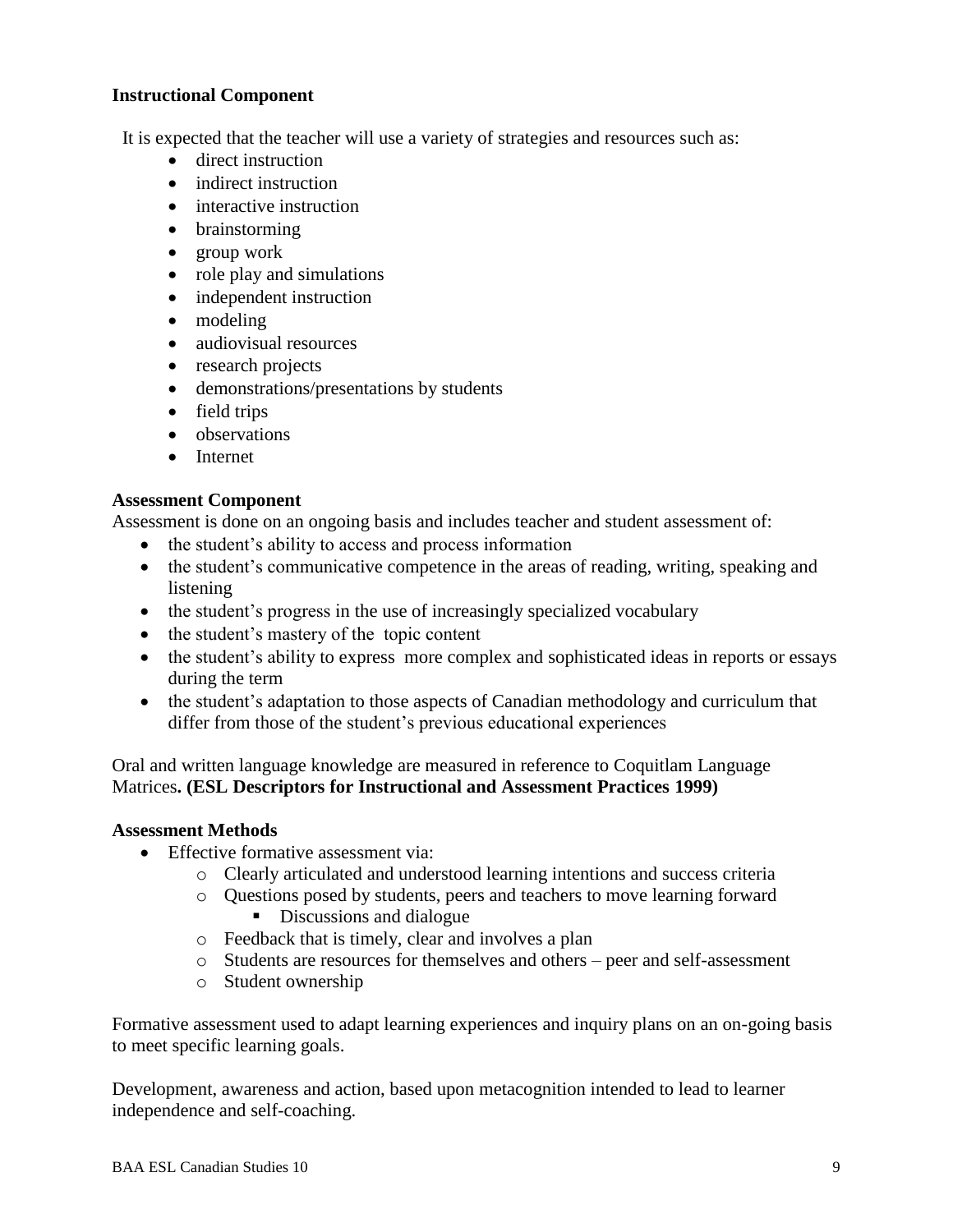Summative Assessment:

Summative assessments will be determined as students demonstrate proficiency/mastery toward particular learning outcomes. Summative assessments and final grades will reflect the following:

- Students will work collaboratively with the teacher to determine summative achievement on assignments and letter grades based upon dialogue, and evidence of learning
- Behaviour and work habits will NOT be included when determining letter grades
- Marks will not be deducted for late work
- Extra credit and bonus marks will not be awarded
- Plagiarizing will not result in reduced marks/grades –the student will be required to demonstrate their learning authentically
- Attendance will not be considered toward letter grade
- Only individual learning demonstrated –no group marks will be used to determine grades
- Letter grades will reflect learning towards the learning outcomes articulated above
- Letter grades will be based upon criteria provided/agreed upon toward the learning outcomes
- Letter grades will be determined in relation to the learning outcomes not in comparison to the achievement of other students
- Poor work will not be assessed towards grades students will only be assessed on quality work
- Professional judgment and evidence will be used to determine final letter grade in consultation with the student
- Zeros will not be assigned to missed assignments all required assignments must be completed
- Formative or practice towards learning outcomes will not be included in final grade assessment
- Most recent evidence toward learning outcomes will be used to assign letter grades learning is not averaged over time

## **Suggested Learning Resources:**

- *My County, Our History* ISBN O-88751-047-7
- Social Studies 9-11 IRP Binders
- District 43 Social Studies 9-11 Resource Binder
- District 44 Reading 44 A Core Reading Framework
- *Nystrom Canadian Desk Atlas* ISBN 0-7825-0587-2
- *Gage School Atlas of Canada* ISBN 0-7715-8263-3
- *Being Canadian* ISBN 0-13-447319-1
- *A Beginning Look at Canada* ISBN 0-13-760117-4 (Teacher's Manual and Resource Package)
- *Canada: Growth of a Nation* ISBN 1-55031-407-6
- *Canada: A Growing Concern* ISBN 0-88996-130-1
- *Gateway to Canada* ISBN 0-19-541152-8
- *Multiculturalism: Canada's People* ISBN 0-13-604760-2 (Canadiana Scrapbook Series)
- *Internment and Redress: The Japanese Canadian Experience* ISBN 0-7726-4831-X
	-
- *World Affairs: Defining Canada's Role* ISBN 0-19-541278